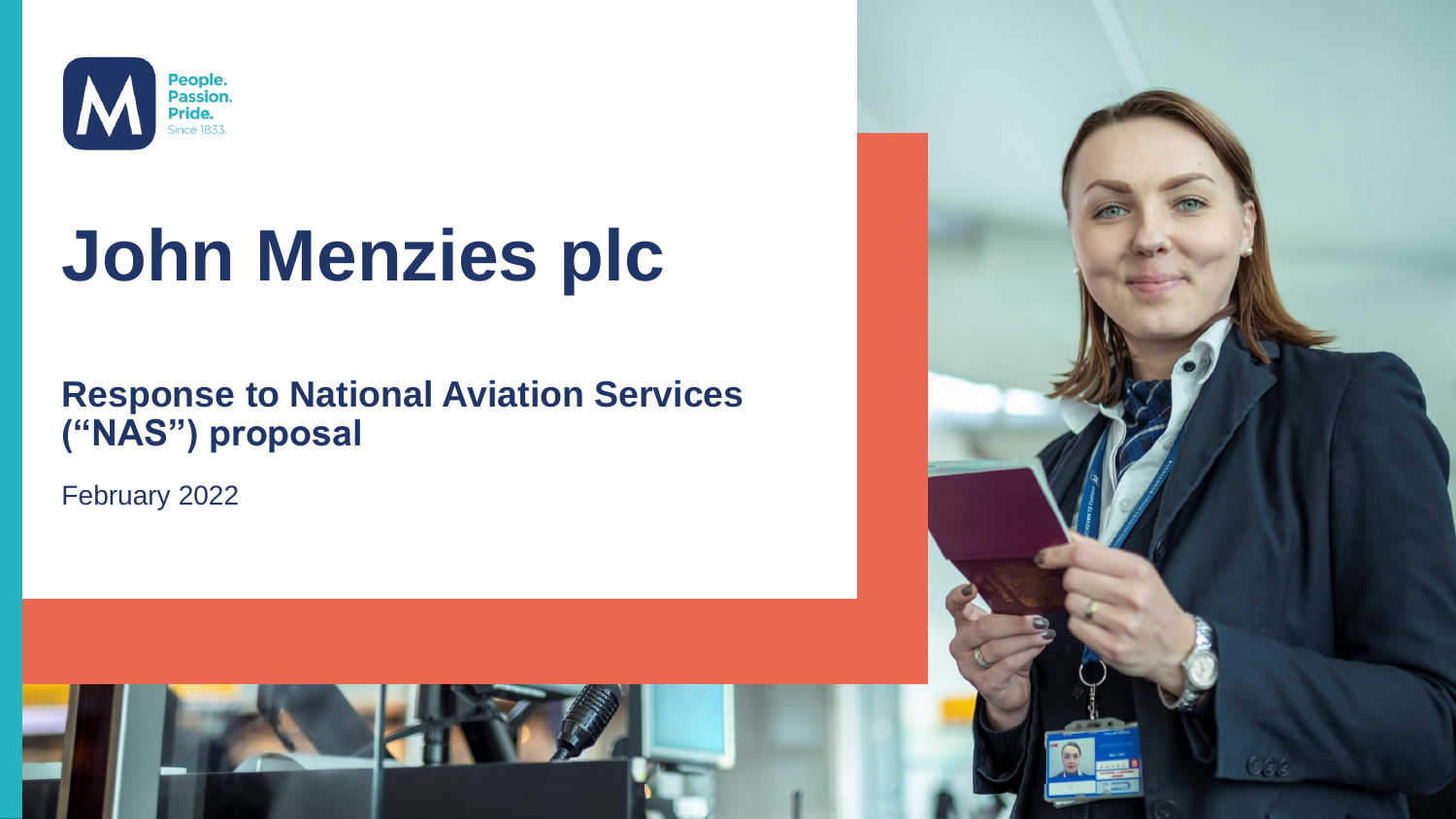# **Proposal from NAS fundamentally undervalues the Company**

**We expect to deliver strong revenue growth in the short and medium term generating significant shareholder value**

We believe that:

2

- The Proposal is highly opportunistic and comes at a time when full impact of management actions are not yet reflected in Menzies' valuation and underlying volumes have yet to return to pre-pandemic levels;
- Since 2019 the business has been re-shaped with £25 million of permanent cost removed<sup>1</sup>, a clear and deliverable strategy implemented and a refocussed commercial approach that has generated £120 million of net new annualised revenue. The Proposal does not reflect the benefit of these actions;
- The Proposal fails to reflect Menzies' strong growth prospects and attractive industry outlook. Menzies is well positioned as a global player in a market with proven structural growth and will benefit from the continued recovery in flight and freight volumes;
- We have a clear strategy with tangible evidence of delivery. We will continue to deliver against our five strategic priorities focussing on air cargo services, new fuelling operations and high quality ground handling with new operations being targeted in emerging markets where margins are typically higher;
- Our pipeline of opportunities is full. In 2022 we have clear and obtainable targets that we believe will deliver approximately £80 million of net new annualised revenue and several business development opportunities that will deliver approximately £150-200 million of new revenue over the short to medium term - all of which are expected to be at higher margins;
- The Proposal implies a significantly lower (pre-IFRS16) EV/EBITDA multiple than achieved in comparable transactions over the last decade in our markets for other assets of our size and standing<sup>2</sup>; and
- The Proposal fails to account for our highly experienced management team, who are all invested in the business and bring a proven track record. **Source:** Menzies company information

1. As at 31 December 2021. Updated position of permanent costs removed of £20 million which was on announced 9 March 2021. 2. See page 8 and appendices for full sources disclosure.

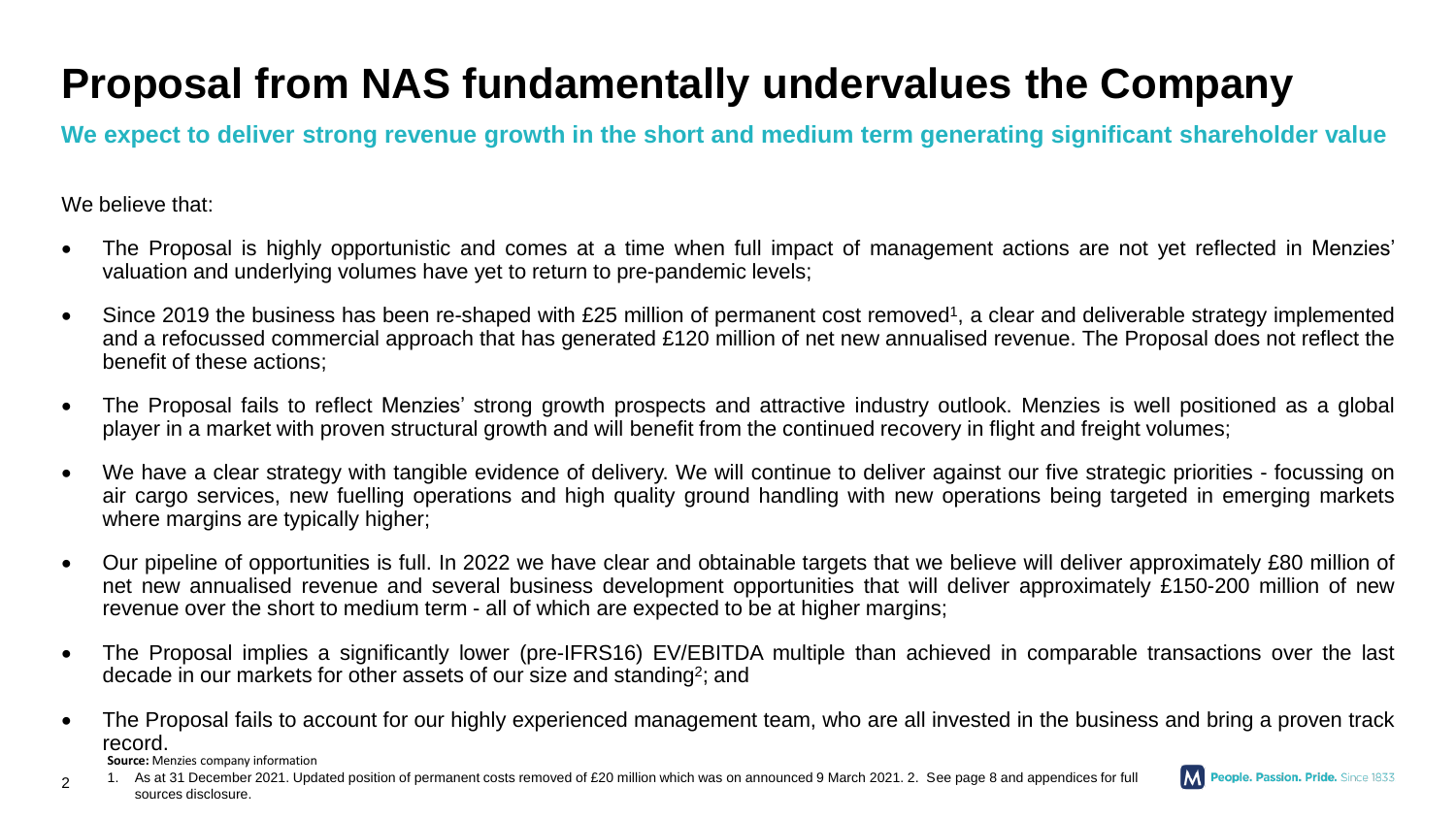### **Re-shaped business**

**Decisive management action has created a strong platform for growth with re-structured cost base and portfolio mix**

#### **£25m of permanent cost savings delivered<sup>1</sup>**

- Re-structure of regional set up, merged UK and Europe
- Rationalisation of head office costs
- Exit from loss making stations and contracts

#### **Commercial structures overhauled - performance completely turned around**

- £120m of net new annualised revenue from net contract wins in 2020 & 2021
- New global terms agreements with many carriers being easy to do business with

#### **Clear strategy implemented and delivered**

- 1. Optimise portfolio 2. Targeted growth 3. Margin improvement 4. Customer focus 5. People centric
- Strong evidence of delivery with excellent growth in air cargo services and entry into emerging markets
- Key customer relationships strengthened

**Source:** Menzies company information

3 1. As at 31 December 2021. Updated position of permanent costs removed of £20 million which was announced on 9 March 2021.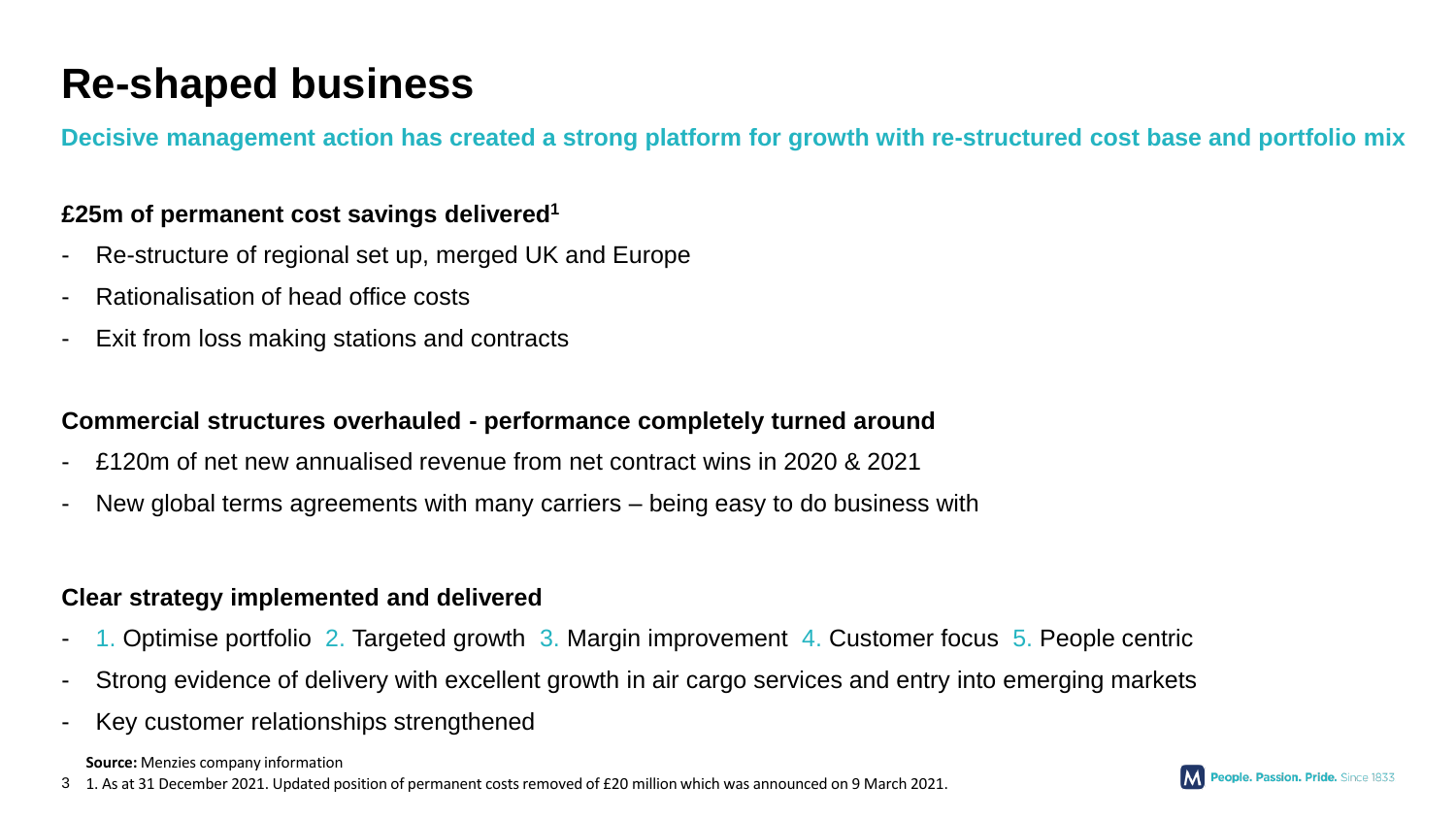## **Structural growth market**

**Well positioned as a global player to benefit from recovery and future growth**

Global Airport Ground and Cargo Handling Services Market Revenue Breakdown (USD Bn, %) by Region, 2021 & 2028



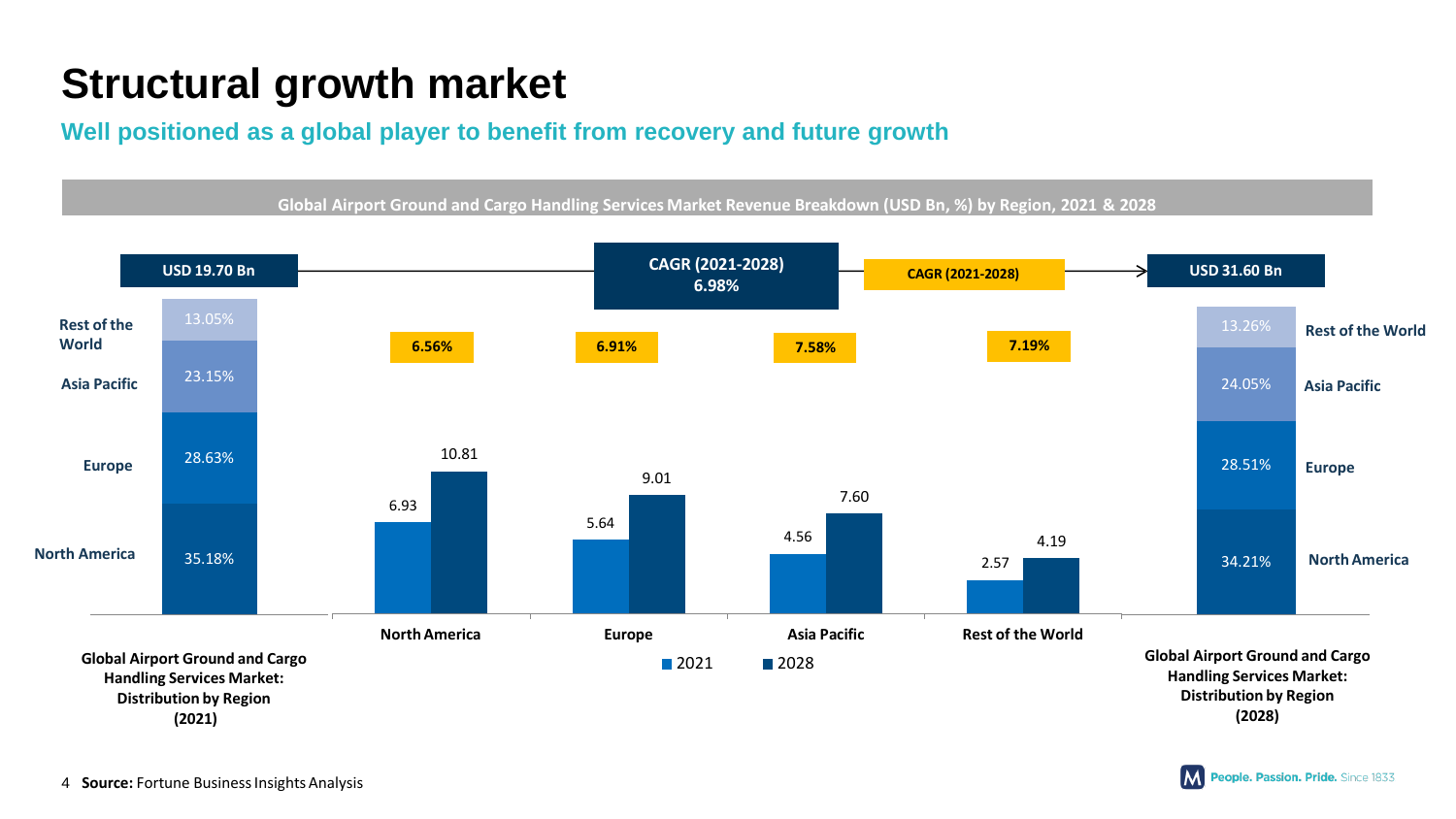### **Proven strategy in action**

**Since 2019 we have achieved tangible delivery against each of our strategic priorities**

- **1. Optimise portfolio**
- **2. Targeted growth**
- **3. Margin improvement**
- **4. Customer focussed**

**5. People centric**

5 **Source:** Menzies company information

- **Delivering a more resilient revenue mix with growth of air cargo services** • Portfolio increased from 38 facilities to 58 facilities in the last two years
	- Major contracts won and new customers welcomed
- **Focus on higher margin emerging markets delivered with operations in 5 new countries**
	- Iraq, Pakistan, Costa Rica, Guatemala, El Salvador
- **Overall margin improving – medium term target 6.5%**
	- New business is margin accretive
	- Emerging markets typically attract higher margins
- **Focus on being a solutions orientated provider to our customers**
	- Customer relationships enhanced, strong collaboration through the pandemic
	- Significant new business won, significant secondary business
- **People are our greatest strength, its all about them**
	- M100 created, focus on transparency, leadership and great communication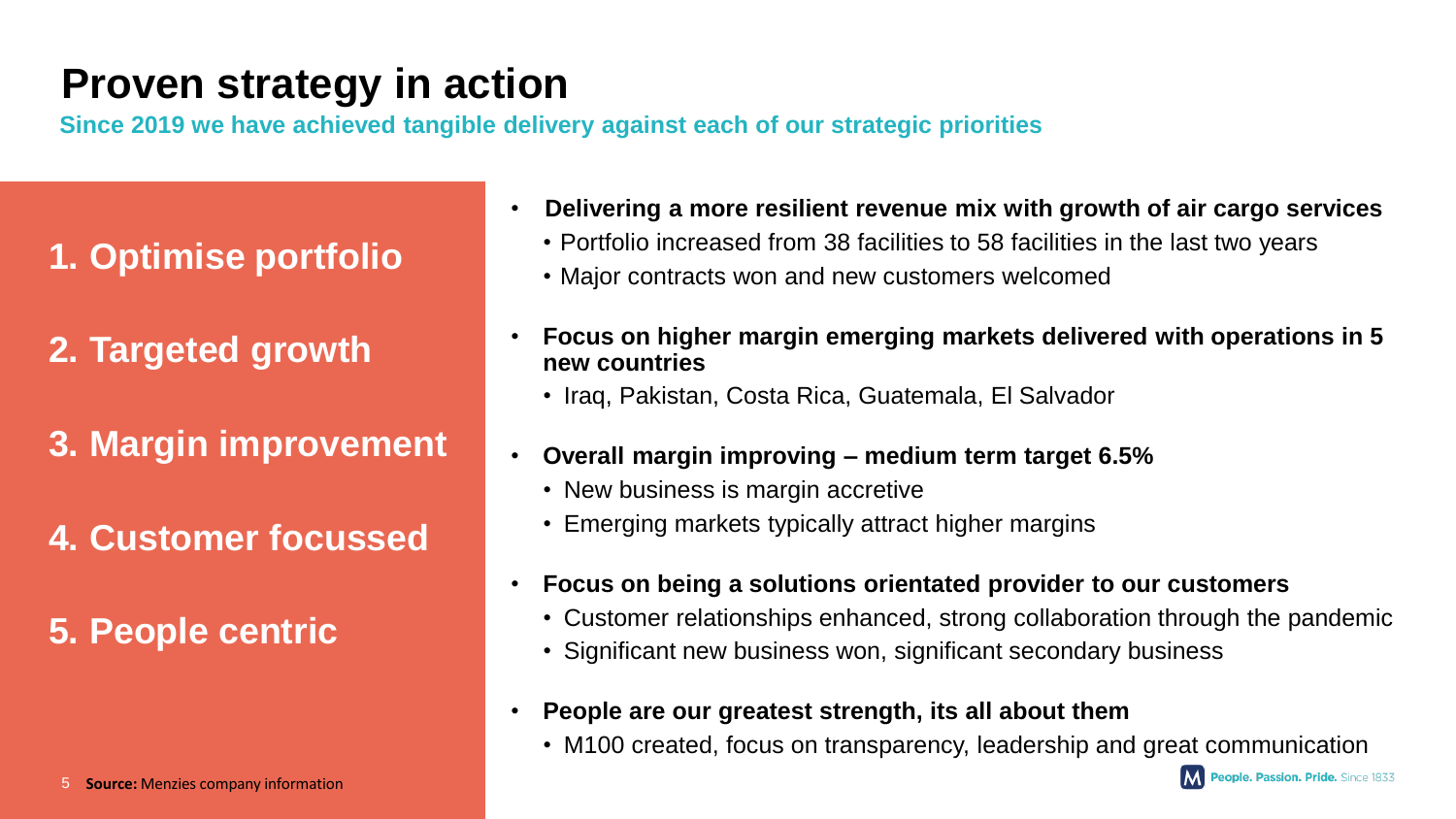## **Strong growth dynamics**

**Pipeline full of incremental opportunities**

#### **Commercial**

We target to deliver a further c**£80m of net revenue** in 2022 across all product categories

- Major bids underway
- Seek to benefit from continuing out-sourcing trend
- Developing customer relations to win additional business
- Several attractive contracts that are targeted

#### 6 **Source**: Menzies company information

#### **Business development**

From live projects we anticipate c**£150-200m of new revenue** over the short to medium term

- Opportunities underway in every region in which we operate
- Focus on emerging markets continues
- Targeting air cargo services and fuelling
- Enter new territories via joint venture where appropriate



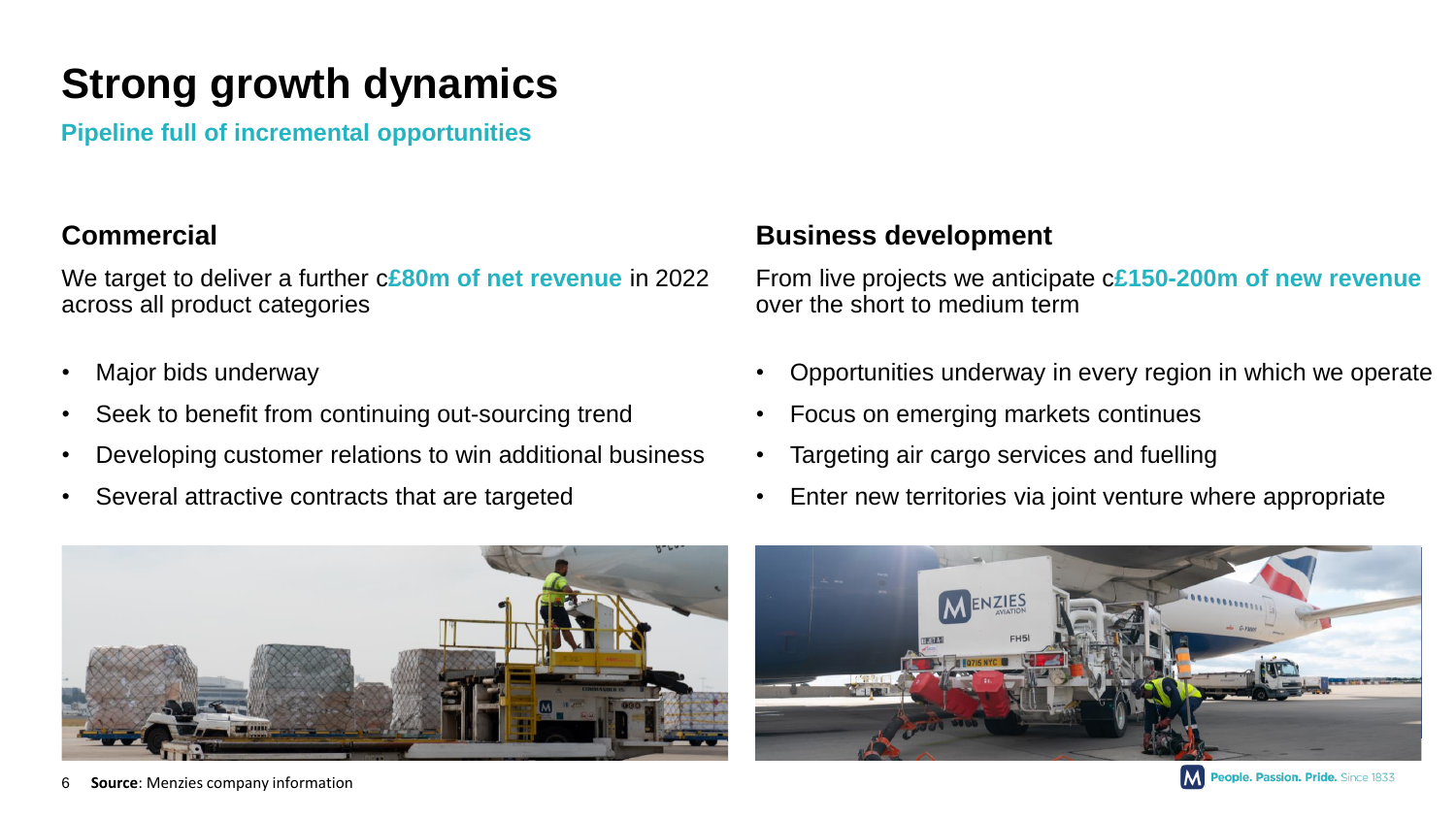### **Proposal does not reflect future value of Menzies**

**Potential for significant growth**





7 **Source**: Menzies company information. Please refer to appendices for full sources disclosure.

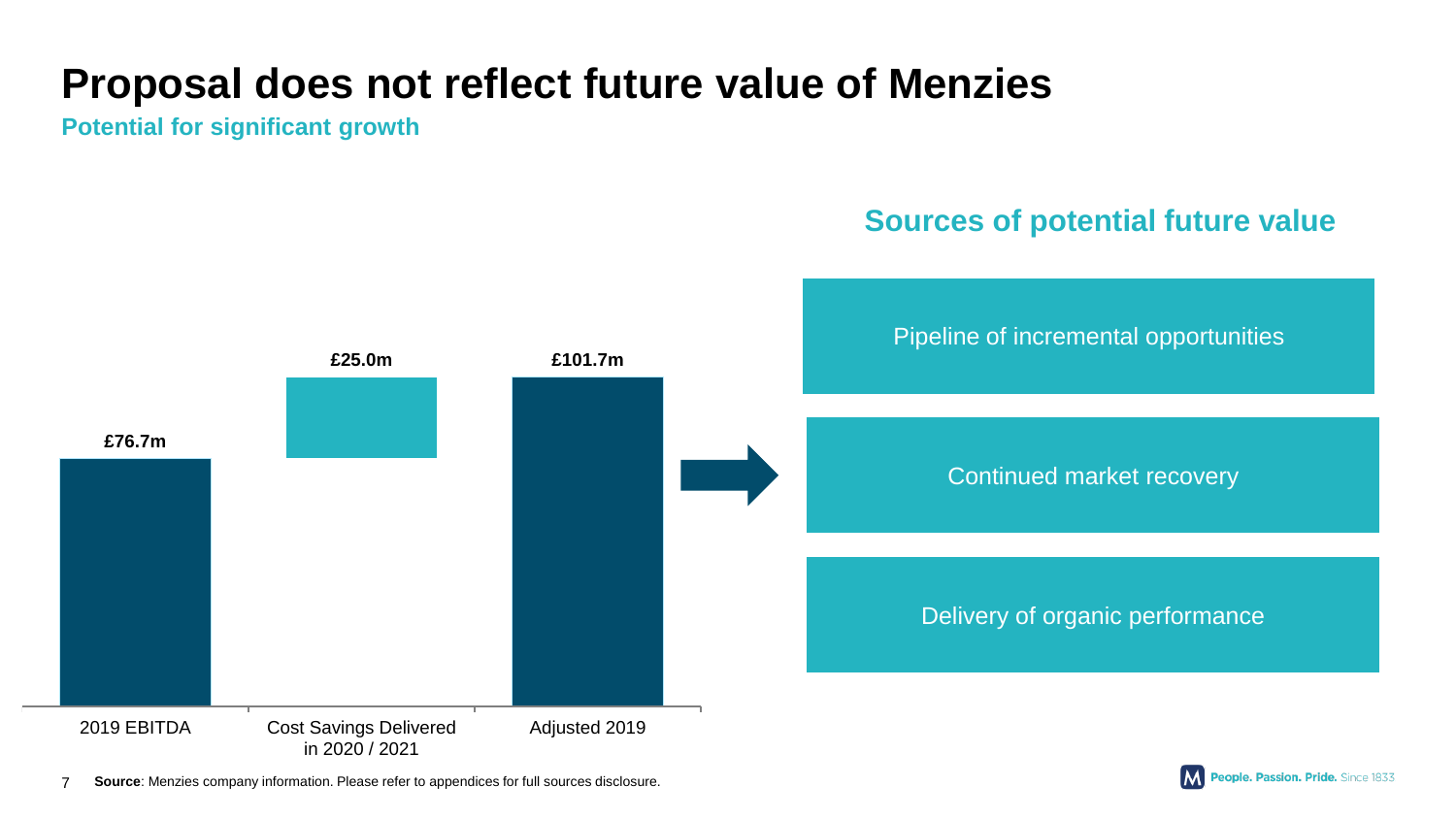### **Proposal does not offer appropriate value**

**Transaction EV / LTM EBITDA multiples paid in comparable transactions**



8 Source: Menzies company information, public filings. Please refer to appendices for full sources disclosure. <sup>1</sup> Enterprise Value on a pre-IFRS 16 basis. <sup>2</sup> Based on Pre-IFRS 16 EBITDA for 2019A of £101.7m, calculated as reported full year 2019 EBITDA of £138.7m, adjusted for an IFRS 16 impact of £62.0m as well as £25.0m of permanent cost savings delivered.

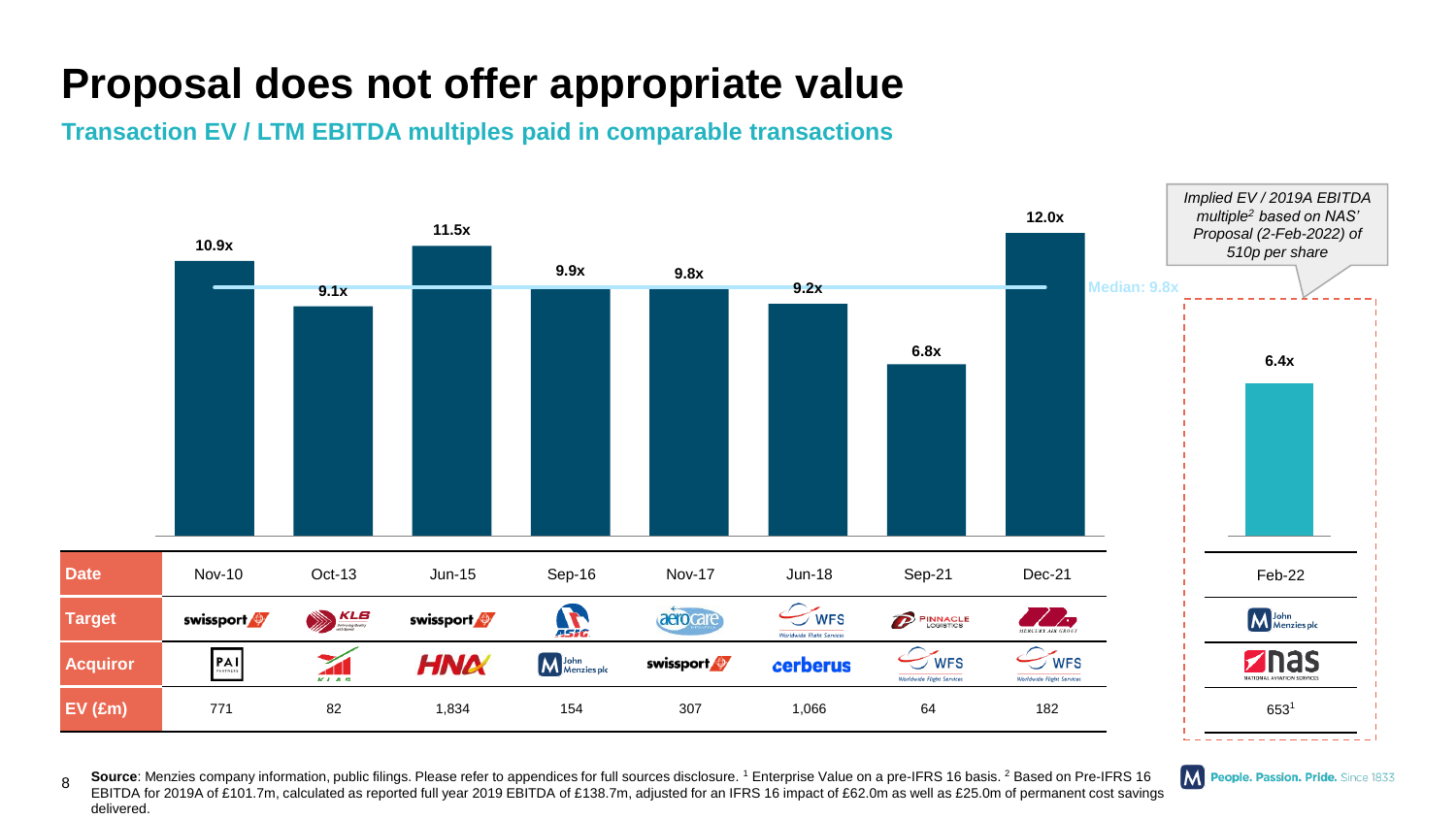### **510 pence is a small premium to pre-pandemic levels**

#### **Proposal is opportunistic**

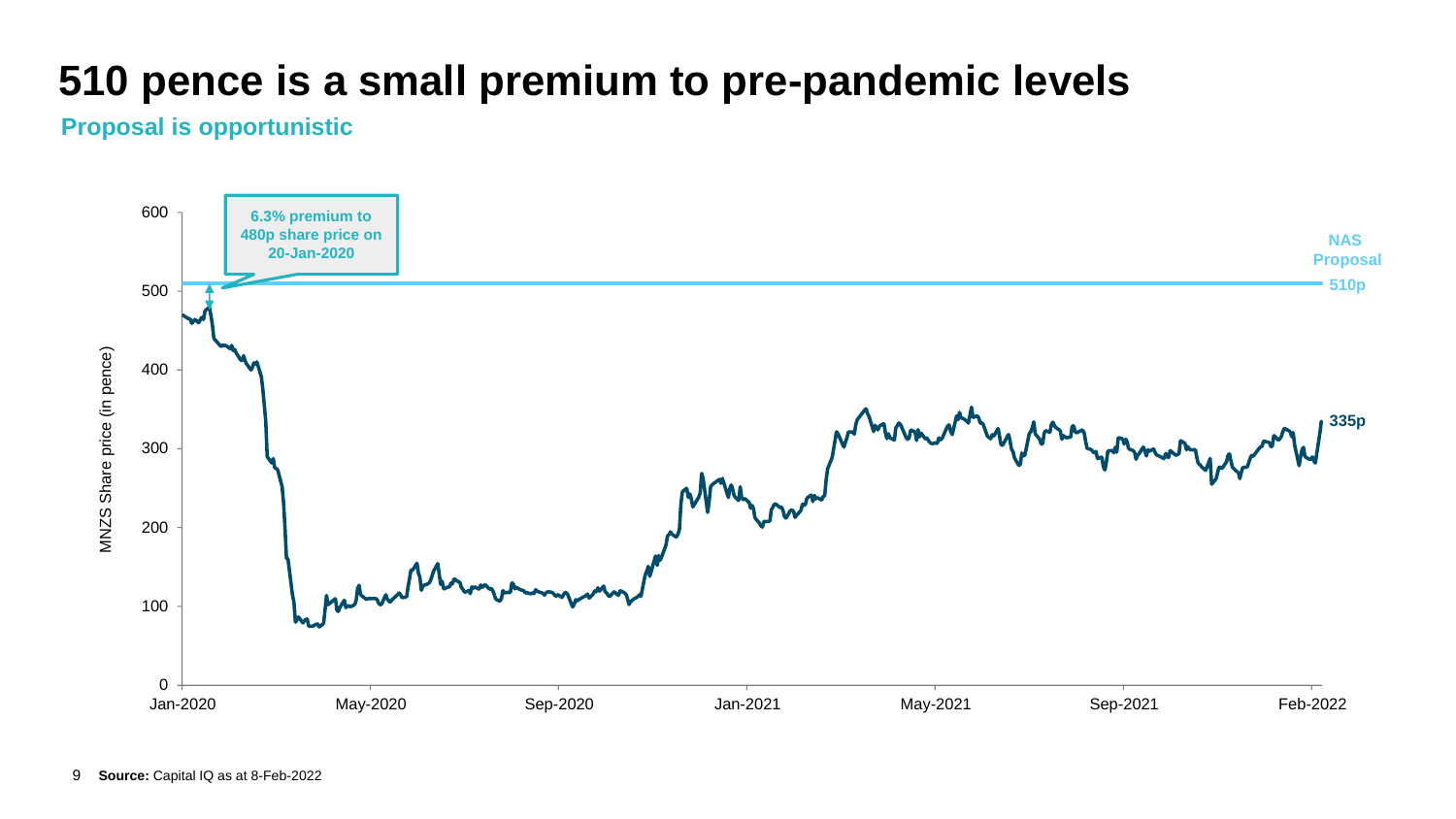### **Shareholders can benefit from significant value creation on a stand alone basis**

- Strong platform created since 2019 expected to support accelerated growth plans
- Market recovery well underway with busy summer season predicted by industry commentators
- Further benefits from structural growth market and continued market recovery
- Ability to leverage our position as a leading player in the global market to grow in Middle East and South East Asia
- Driving the business forward £150m £200m of new revenue business development opportunities at higher margins targeted over the short to medium term
- Balance sheet repaired and sound financial position
- Excellent management strength throughout the business key to our success

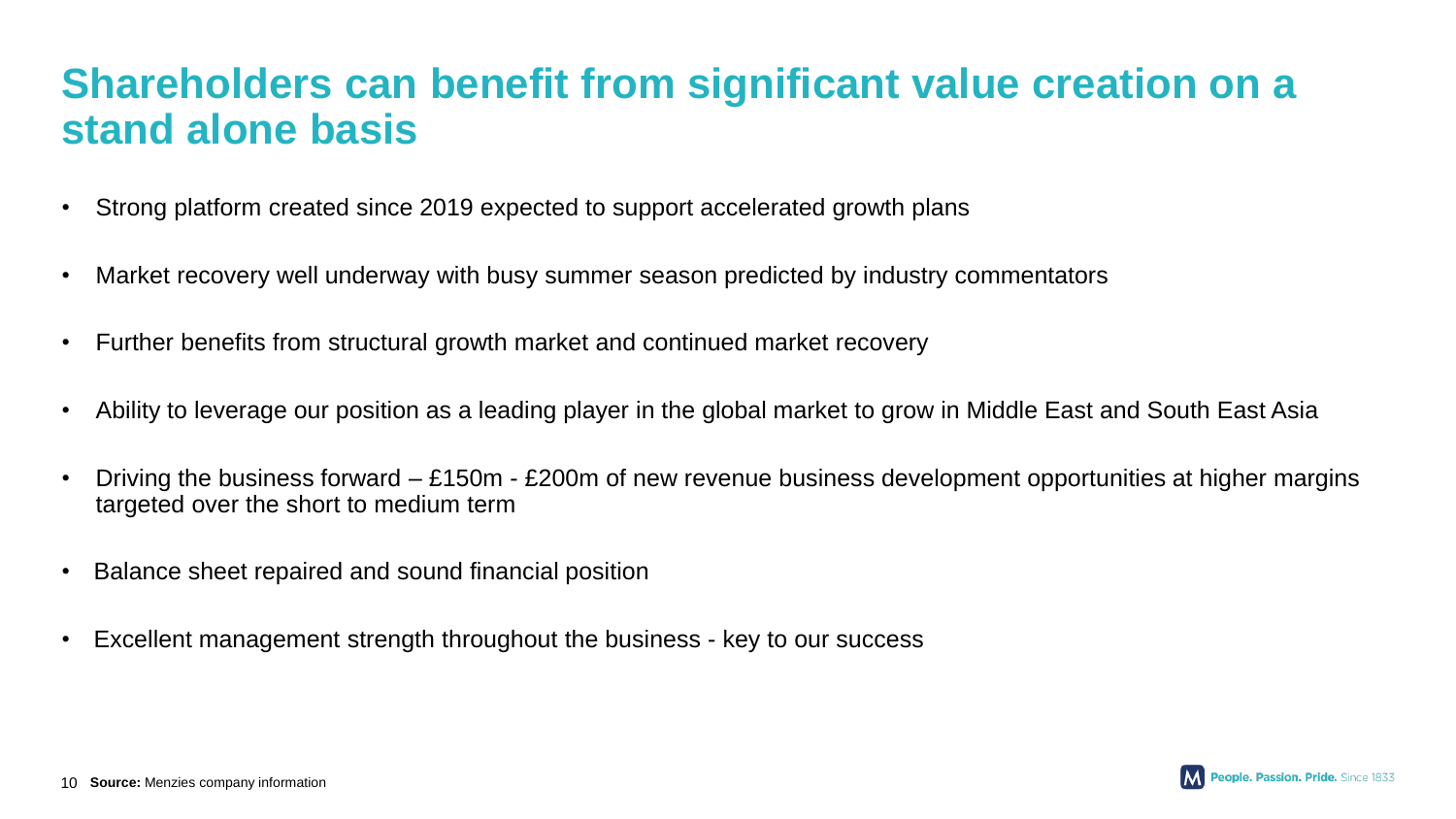### **Appendix – References to prior slides**

#### **Slide 7 – Proposal does not reflect future value of Menzies**

- 2019 EBITDA : £76.7m 2019 Pre IFRS 16 EBITDA calculated as 2019 reported EBITDA of £138.7m (Source: John Menzies Annual Report and Accounts 2019, published 8 April 2020, page 160) minus IFRS 16 depreciation of £62.0m (Source: John Menzies Annual Report and Accounts 2020, published 8 April 2021, page 34)
- Cost Savings Delivered in 2020 / 2021: £25.0m as at 31 December 2021 (Source: Menzies company information and Menzies Announcement, published 9 February 2021). Updated position of permanent costs removed of £20 million which was announced on 9 March 2021 in the announcement of Menzies' results for year to 31 December 2020.

#### **Slide 8 – Proposal does not offer appropriate value**

#### NAS / John Menzies: 6.4x

- Implied Enterprise Value: £653m calculated as 510p multiplied by the fully diluted number of shares outstanding of 93.9m (calculated as number of shares outstanding 91.9m (Source: John Menzies plc Investor Centre Website) plus dilution of 2.02m (Source: John Menzies plc Annual Report and Accounts 2020, published 8 April 2021, pages 108, 190, 191)), plus net debt excluding leases of £181.0m, preference shares of £1.4m, associates of £(13.5)m, minority interest of £4.7m (Source: John Menzies plc 2021 Interim Results Announcement, dated 1 September 2021, pages 15, 27)
- EBITDA: £101.7m 2019 Pre IFRS 16 EBITDA calculated as 2019 reported EBITDA of £138.7m (Source: John Menzies Annual Report and Accounts 2019, published 8 April 2020, page 160), minus IFRS 16 depreciation of £62.0m (Source: John Menzies Annual Report and Accounts 2020, published 8 April 2021, page 34), plus £25.0m of permanent run rate cost savings (Source: John Menzies plc Announcement, published 9 February 2022)

WFS / Mercury: 12.0x

- Enterprise Value: \$245m (Source: WFS Offering Memorandum €340,000,000 63∕8% Senior Secured Notes due 2027, \$400,000,000 77∕8% Senior Secured Notes due 2027, €250,000,000 Senior Secured Floating Rate Notes due 2027, dated February 3, 2022, page 133)
- EBITDA: €18m (Source: WFS Offering Memorandum €340,000,000 63∕8% Senior Secured Notes due 2027, \$400,000,000 77∕8% Senior Secured Notes due 2027, €250,000,000 Senior Secured Floating Rate Notes due 2027, dated February 3, 2022, page 133)
- FX Rate: USDGBP FX rate of 0.741, EURGBP of 0.839, spot as of 30 Dec 2021

WFS / Pinnacle Logistics: 6.8x

- Enterprise Value: €75m (Source: WFS Offering Memorandum €340,000,000 6<sup>38</sup>% Senior Secured Notes due 2027, \$400,000,000 7<sup>78</sup>% Senior Secured Notes due 2027, €250,000,000 Senior Secured Floating Rate Notes due 2027, dated February 3, 2022, page 134)
- EBITDA: €11m (Source: WFS Offering Memorandum €340,000,000 6<sup>36</sup>% Senior Secured Notes due 2027, \$400,000,000 7<sup>7,80</sup>% Senior Secured Notes due 2027, €250,000,000 Senior Secured Floating Rate Notes due 2027, dated February 3, 2022, page 134)
- FX Rate: EURGBP FX rate of 0.857, spot as of 24 Sep 2021

#### Cerberus / WFS: 9.2x

- Enterprise Value: €1,214m (Source: WFS Offering Memorandum €400,000,000 6<sup>34</sup>% Senior Secured Notes due 2023, €260,000,000 Senior Secured Floating Rate Notes due 2023, dated July 27, 2018, page 9)
- EBITDA: €132.2m (Source: WFS Offering Memorandum €400,000,000 63∕4% Senior Secured Notes due 2023, €260,000,000 Senior Secured Floating Rate Notes due 2023, dated July 27, 2018, page 24)
- FX Rate: EURGBP FX rate of 0.879, spot as of 19-Jun-2018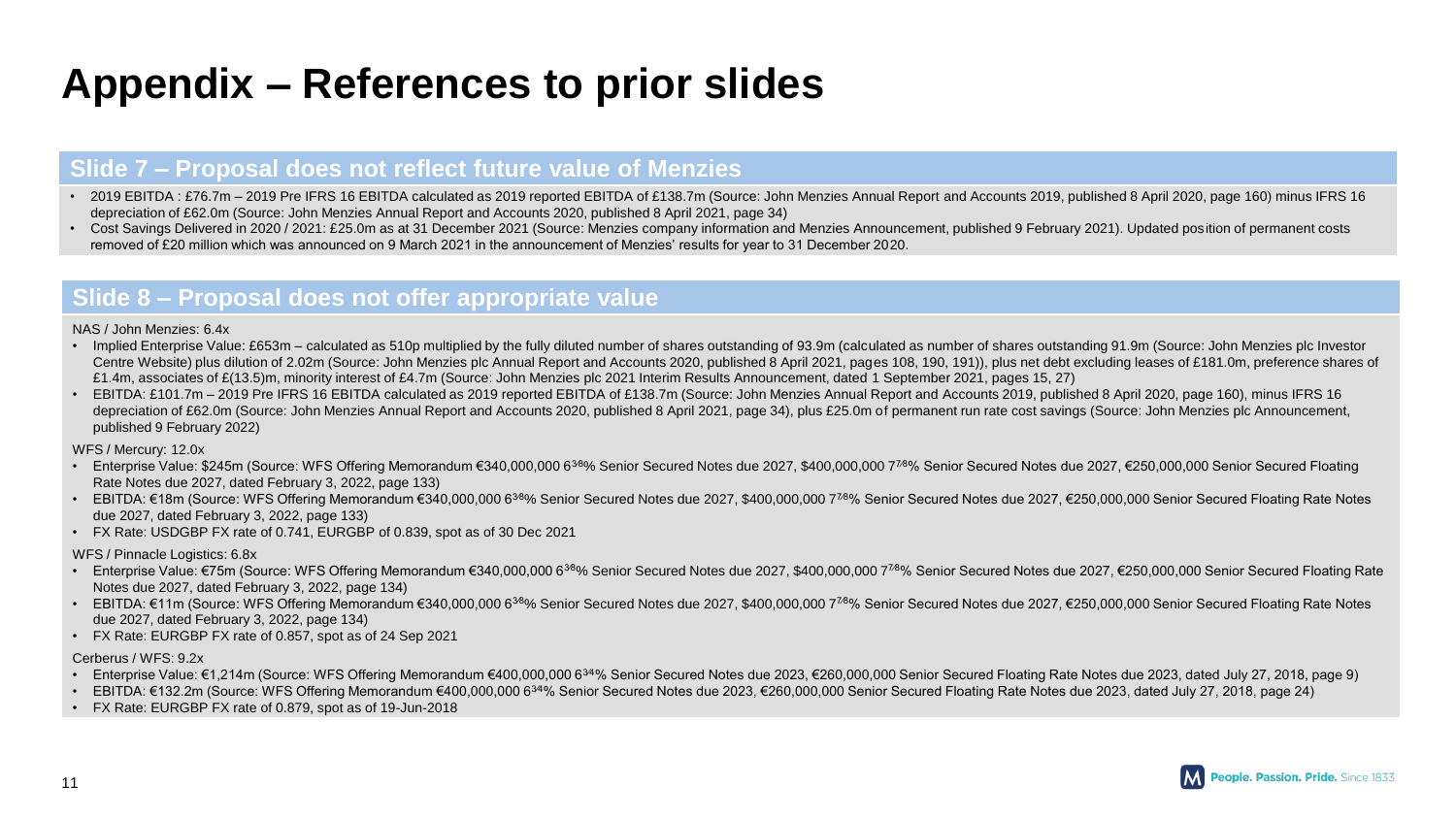### **Appendix – References to prior slides**

#### **Slide 8 cont. – Proposal does not offer appropriate value**

Swissport / Aerocare: 9.8x

- Enterprise value: CHF 343.3m (Source: Swissport Financing Offering Memorandum, €410,000,000 5.25% Senior Secured Notes due 2024 / €250,000,000 9.00% Senior Notes due 2025, dated August 14 2019, page 122)
- EBITDA: €41m (Source: Swissport Investor Presentation, published March 2018, page 4)
- FX Rate: CHFGBP FX rate of 0.765, EURGBP FX rate of 0.894, spot as of 27-Nov-2017

John Menzies / ASIG: 9.9x

- Enterprise Value: \$202m (Source: John Menzies plc announcement "Proposed \$202m Acquisition of ASIG to significantly enhance the scale and service offering of Menzies Aviation", released on September 16, 2016, page 1)
- EBITDA: \$20.4m, calculated as underlying EBITDA before BBA Aviation central cost allocations of \$27.7m minus the Board estimation of the cost to Menzies of providing these services to ASIG of \$7.3m (Source: John Menzies plc announcement "Proposed \$202m Acquisition of ASIG to significantly enhance the scale and service offering of Menzies Aviation", released on September 16, 2016, page 9)
- FX Rate: USDGBP FX rate of 0.764, spot as of 16-Sep-2016

HNA / Swissport: 11.5x

- Enterprise Value: CHF2.7bn (Source: "PAI Partners agrees sale of Swissport to HNA Group", PAI Partners, July 30, 2015)
- EBITDA: CHF235.6m (Source: Swissport Offering Memorandum €363,522,000 6.750% Senior Secured Notes due 2021, €264,644,000 9.750% Senior Notes due 2022, dated August 11, 2017, page 24)
- FX Rate: CHFGBP FX rate of 0.679, spot as of 30-Jun-2015

KL Airport Services / Konsortium Logistik: 9.1x

- Enterprise Value: MYR 417m calculated as the sum of implied equity value, calculated using an equity consideration of MYR 241m and an equity stake of 61.61% (Source: DRB-HICOM BERHAD acquisition proposal, dated 25 October 2013) and net debt of MYR 25.8m (Source: Konsortium Logistik Berhad Reports and Statutory Financial Statements for the Financial Year ended 31 December 2012, page 102)
- EBITDA: MYR 46.0m calculated as the sum of profit before tax (MYR 22.1m), depreciation and amortization (MYR 20.2m), and finance costs (MYR 3.7m) (Source: Konsortium Logistik Berhad Reports and Statutory Financial Statements for the Financial Year ended 31 December 2012, pages 13 and 19)
- FX Rate: MYRGBP FX rate of 0.196, spot as of 25-Oct-2013

PAI / Swissport: 10.9x

- Enterprise Value: €880m (Source: "Ferrovial sells Swissport to PAI Partners, a private equity firm, for 654 million euro", Ferrovial press release, 1 November 2010)
- EBITDA: €81m (Source: "Ferrovial sells Swissport to PAI Partners, a private equity firm, for 654 million euro", Ferrovial press release, 1 November 2010)
- FX Rate: EURGBP FX rate of 0.876, spot as of 2-Nov-2010

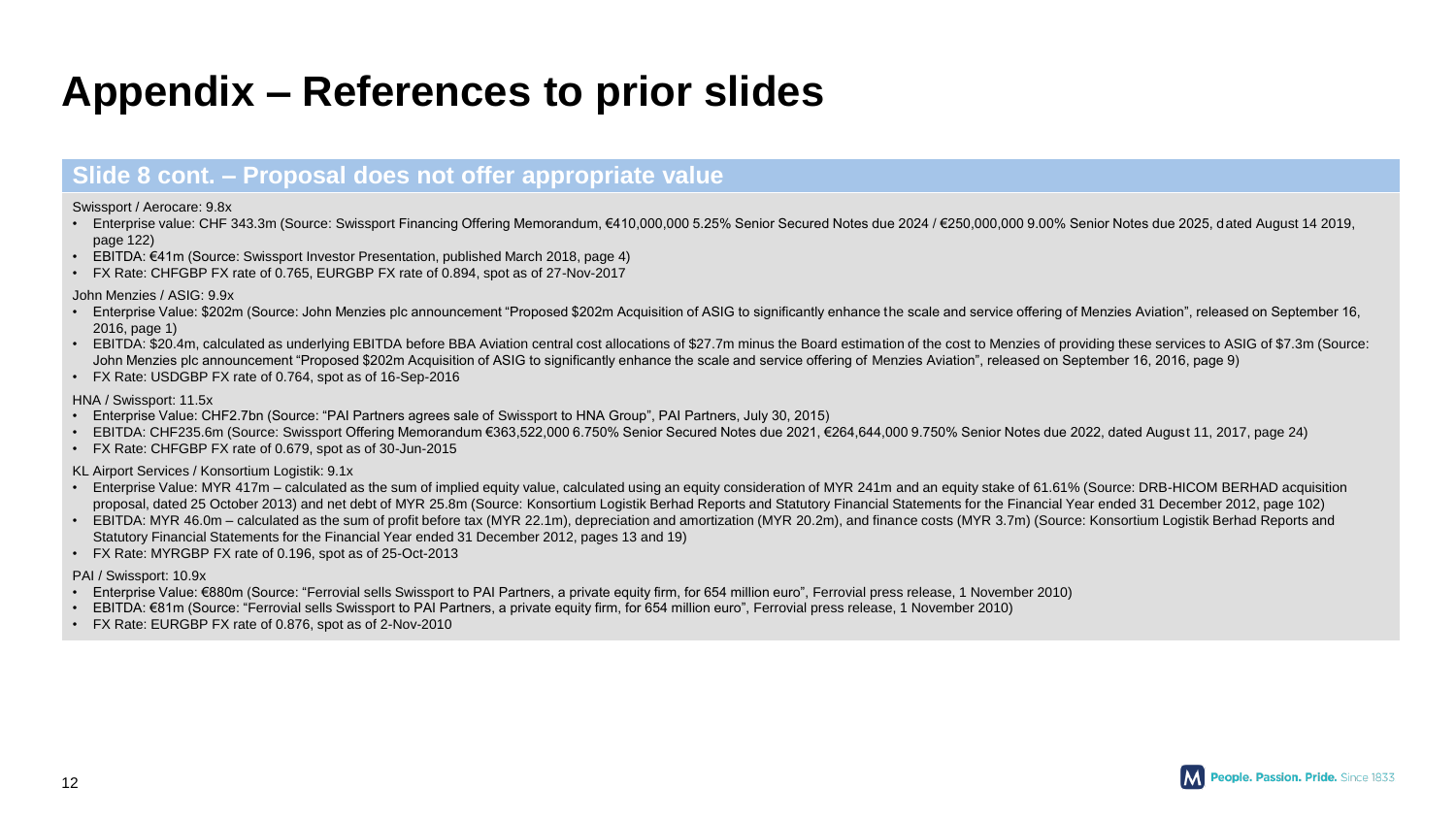### **Disclaimer**

This document has been prepared by John Menzies plc (the "Company") for distribution to a limited number of recipients in connection with the possible acquisition (via either a takeover offer or a scheme of arrangement, as the case may be) of the entire issued, and to be issued, share capital of the Company (the "Acquisition"). It should not be reproduced, redistributed or passed to any other person. This document, the talks given by the presenters, the information communicated during the delivery of the presentation and any question and answer session (together the "Presentation") are being solely issued to and directed at (i) persons having professional experience in matters relating to investments and who are investment professionals as specified in Article 19(5) of the Financial Services and Markets Act 2000 (Financial Promotion) Order 2005 (the "Financial Promotions Order") or (i) persons who are high net worth corporate bodies, unincorporated associations, partnerships or high value trusts as specified in Article 49(2) of the Financial Promotions Order, or any director, officer, empl any such corporate body, unincorporated association, partnership or trust ("Exempt Persons").

This Presentation is exempt from the general restriction on the communication of invitations or inducements to enter into investment activity on the basis that this Presentation is only being made to Exempt Persons and has therefore not been approved by an authorised person as would otherwise be required by section 21 of the Financial Services and Markets Act 2000 ("FSMA"). Any investment to which this Presentation relates is available to (and any investment activity to which it relates will be engaged with) only those Exempt Persons described in the above paragraph. Persons who are not Exempt Persons should not rely on this Presentation nor take any action upon this Presentation, but should return it immediately to the Company. In consideration of receipt of, attending any delivery of, or electronically accessing, this Presentation each recipient warrants and represents that is an Exempt Person.

This Presentation does not constitute or form any part of any offer or invitation to sell or issue or purchase or subscribe for any shares in the Company nor shall they or any part of them, or the fact of their distributio basis of, or be relied on in connection with, any contract with the Company relating to any securities. Any decision regarding any proposed purchase or sale of shares in the Company must be made solely on the basis of the information issued by the Company at the relevant time. Past performance cannot be relied upon as a guide to future performance. Neither the issue of this Presentation or any part of its contents is to be taken as any form commitment on the part of the Company, its shareholders or any other person to proceed with the Acquisition envisaged by the issue of this Presentation.

This Presentation has been supplied on the basis that the recipient keeps confidential any information contained within them or otherwise made available, whether orally or in writing in connection with the Company or otherwise. This Presentation is not intended to be distributed or passed on directly or indirectly. or to any other class of persons. This Presentation is being supplied to you solely for your information and may not be re forwarded to any other person or published, in whole or in part, for any other purpose. Recipients of this Presentation in jurisdictions outside the UK should inform themselves about and observe any applicable legal requirements in their jurisdictions. The distribution of this Presentation in certain jurisdictions may be restricted by law. Accordingly, by accepting receipt of this Presentation, recipients represent that they are able Presentation without contravention of any applicable legal or regulatory restrictions in the jurisdiction in which they reside or do business.

This Presentation does not constitute any offer of transferable securities to the public as such expression is defined in section 102(b) FSMA or otherwise and does not constitute or form part of any offer or invitation to for, underwrite or purchase securities nor shall this Presentation, or any part of it, form the basis of, or be relied upon in connection with, any contract with the Company relating to any securities. Certain information this Presentation consists of forward-looking statements reflecting the current view of the Company with respect to future events and are subject to certain risks, uncertainties and assumptions. Many factors could cause the actual results, performance or achievements of the Company to be materially different from any future results, performance, or achievements that may be expressed or implied by such forward-looking statements, including industry trends, and changes in business strategy and various other factors. Should one or more of these risks or uncertainties materialize, or should underlying assumptions prove incorrect, actual results may vary materia from those described in such forward-looking statements.

Recipients of this Presentation are cautioned not to place any reliance on these forward-looking statements. The Company undertakes no obligation to republish revised forward-looking statements to reflect changed events or circumstances.

The Presentation is provided for general information only and does not purport to contain all the information that may be required to evaluate the Company and/or the Acquisition. The information in this Presentation is pro at the date of the Presentation (unless stated otherwise) and is subject to updating, revision and further correction. No reliance may be placed for any purpose whatever on the information or opinions contained or expresse the Presentation or on the accuracy, completeness or fairness of such information or opinions. To the extent permitted by law or regulation, no undertakings, representations or warranties of any kind are being made by any person (including without limitation the Company, Goldman Sachs International or its other advisors or any of their parent, subsidiary, associated or affiliated undertakings, or any of their respective directors, officers, employees, agents, affiliates, representatives or advisors) as to the accuracy of any statements, information or opinions contained or expressed in this Presentation and no statement in this Presentation is intended as a p forecast or a profit estimate. Save in the case of fraud, no responsibility or liability is accepted by any person for any errors, omissions or inaccuracies in such information or opinions or for any loss, cost or damage s incurred, from any use of, as a result of the reliance on, or otherwise in connection with, the Presentation.

Goldman Sachs International will not be responsible to anyone other than the Company for providing the protections afforded to customers of Goldman Sachs International or for providing advice in relation to any matter contained in this document or any matter or arrangement referred to in it.

Recipients are recommended to seek their own financial and other advice and will be responsible for their own investigations and analysis of the Company and of the information in this Presentation.